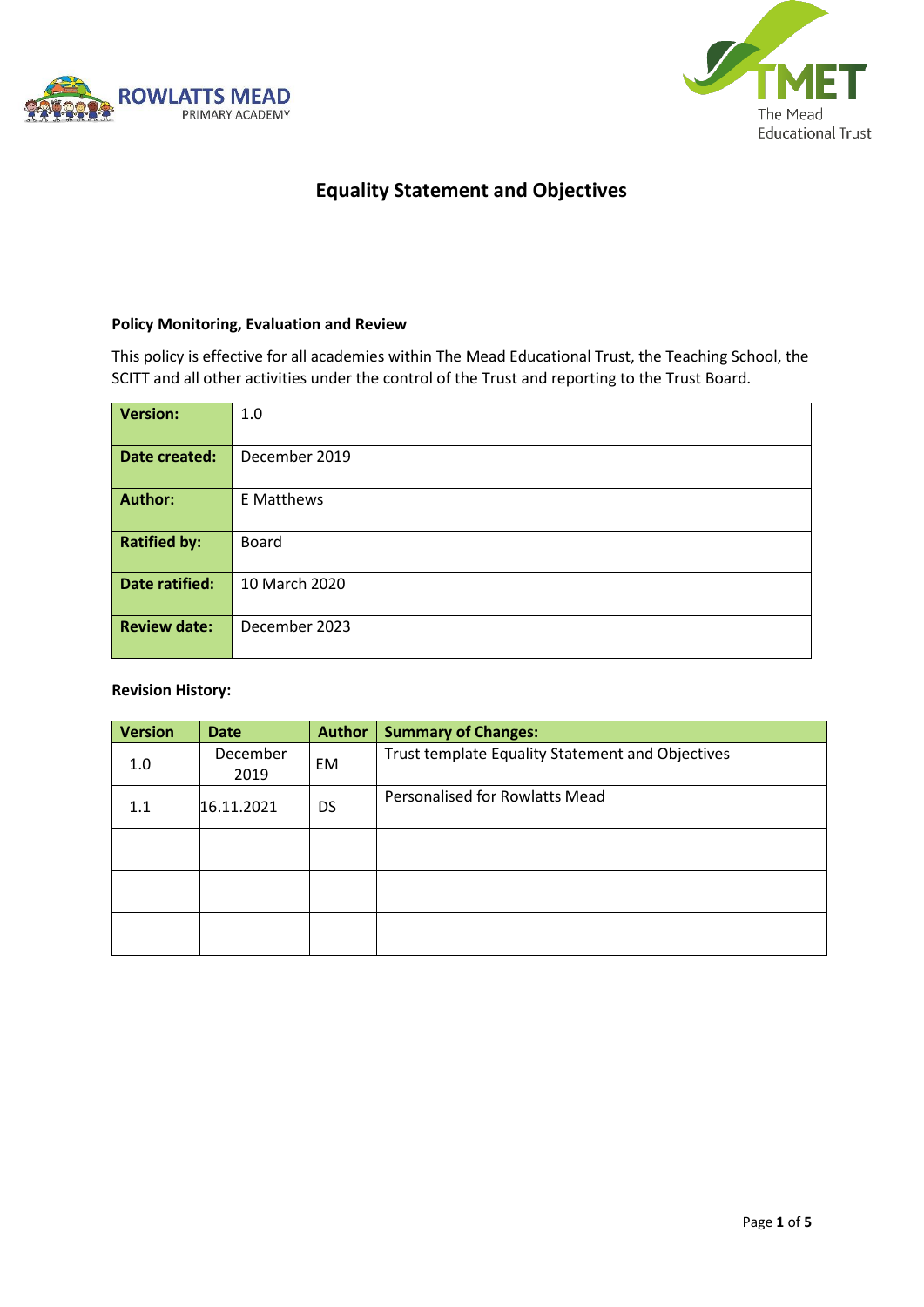# **Contents**

## **1. Aims**

Our school aims to meet its obligations under the public sector equality duty by having due regard to the need to:

- Eliminate discrimination and other conduct that is prohibited by the Equality Act 2010
- Advance equality of opportunity between people who share a protected characteristic and people who do not share it
- Foster good relations across all characteristics between people who share a protected characteristic and people who do not share it

## **2. Legislation and guidance**

This document meets the requirements under the following legislation:

- [The Equality Act 2010](http://www.legislation.gov.uk/ukpga/2010/15/contents), which introduced the public sector equality duty and protects people from discrimination
- [The Equality Act 2010 \(Specific Duties\) Regulations 2011](http://www.legislation.gov.uk/uksi/2011/2260/contents/made), which require schools to publish information to demonstrate how they are complying with the public sector equality duty and to publish equality objectives

This document is also based on Department for Education (DfE) guidance: [The Equality Act 2010 and](https://www.gov.uk/government/uploads/system/uploads/attachment_data/file/315587/Equality_Act_Advice_Final.pdf)  [schools.](https://www.gov.uk/government/uploads/system/uploads/attachment_data/file/315587/Equality_Act_Advice_Final.pdf) 

This document also complies with our funding agreement and articles of association.

## **3. Roles and responsibilities**

The governing board will:

- Ensure that the equality information and objectives as set out in this statement are published and communicated throughout the school, including to staff, pupils and parents, and that they are reviewed and updated at least once every four years
- Delegate responsibility for monitoring the achievement of the objectives on a daily basis to the Principal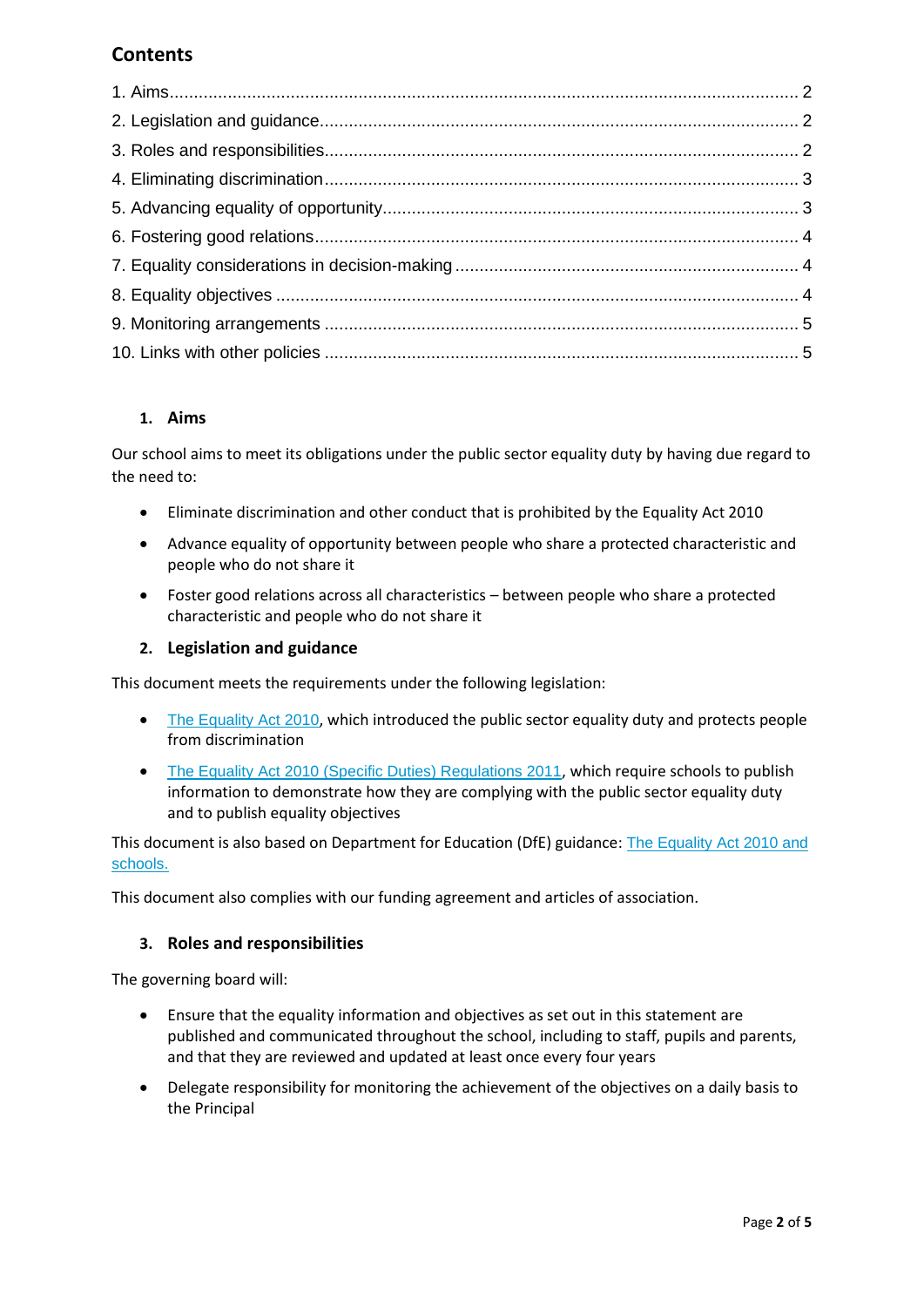The Principal will:

- Promote knowledge and understanding of the equality objectives amongst staff and pupils
- Monitor success in achieving the objectives and report back to Academy Councillors

The designated member of staff for equality Alex Ashcroft will:

- Support the Principal in promoting knowledge and understanding of the equality objectives amongst staff and pupils
- Support the Principal in identifying any staff training needs, and deliver training as necessary

All school staff are expected to have regard to this document and to work to achieve the objectives as set out in section 8.

#### **4. Eliminating discrimination**

The school is aware of its obligations under the Equality Act 2010 and complies with nondiscrimination provisions.

Where relevant, our policies include reference to the importance of avoiding discrimination and other prohibited conduct.

Staff and Academy Councillors are regularly reminded of their responsibilities under the Equality Act, for example during meetings. Where this has been discussed during a meeting it is recorded in the meeting minutes.

New staff receive training on the Equality Act as part of their induction, and all staff receive refresher training every year.

The school has a designated member of staff for monitoring equality issues.

#### **5. Advancing equality of opportunity**

As set out in the DfE guidance on the Equality Act, the school aims to advance equality of opportunity by:

- Removing or minimising disadvantages suffered by people which are connected to a particular characteristic they have (e.g. pupils with disabilities, or gay pupils who are being subjected to homophobic bullying)
- Taking steps to meet the particular needs of people who have a particular characteristic (e.g. enabling Muslim pupils to pray at prescribed times)
- Encouraging people who have a particular characteristic to participate fully in any activities (e.g. encouraging all pupils to be involved in the full range of school societies)

In fulfilling this aspect of the duty, the school will:

- Publish attainment data each academic year showing how pupils with different characteristics are performing
- Analyse the above data to determine strengths and areas for improvement, implement actions in response and publish this information
- Make evidence available identifying improvements for specific groups (e.g. declines in incidents of homophobic or transphobic bullying)
- Publish further data about any issues associated with particular protected characteristics, identifying any issues which could affect our own pupils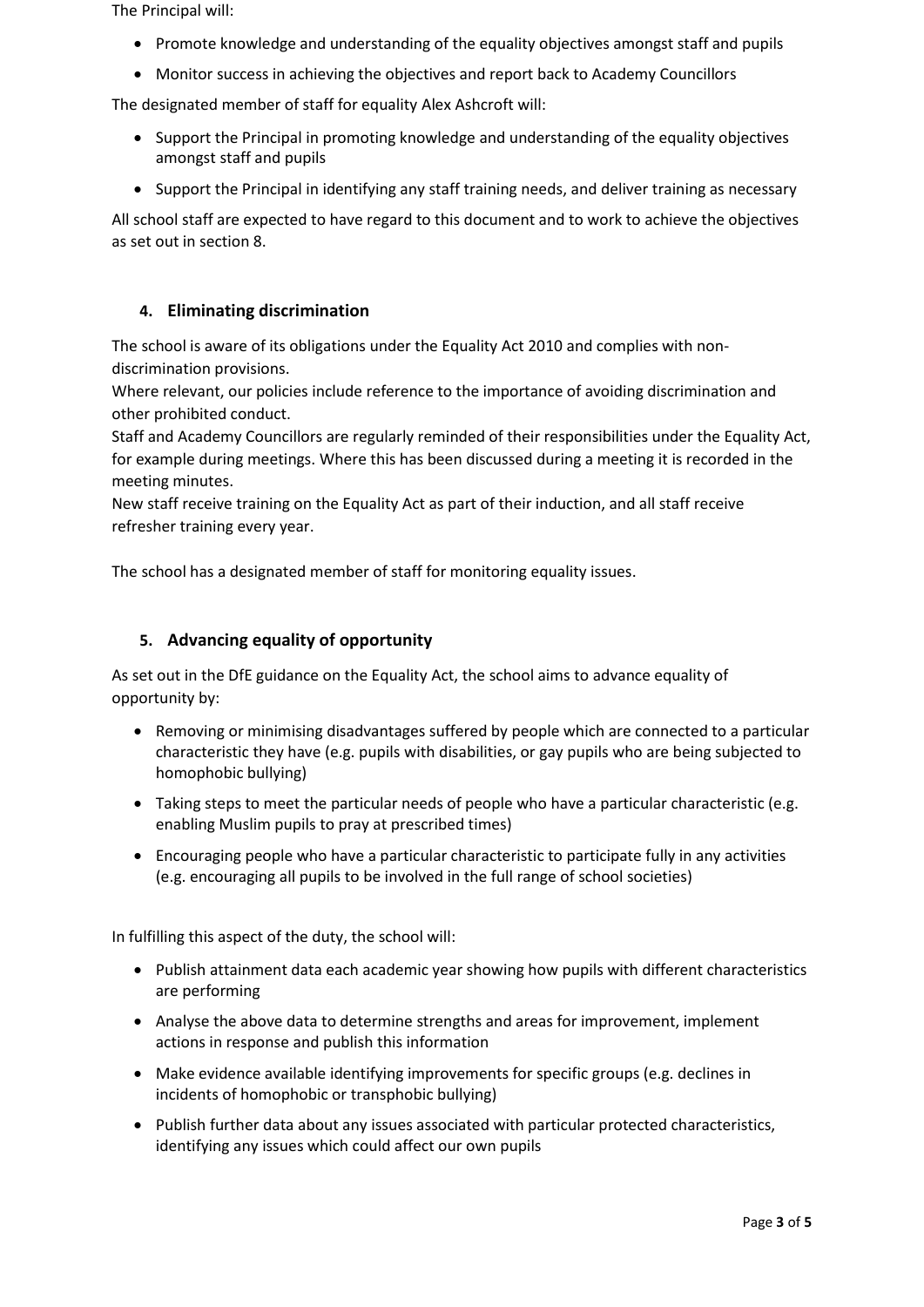## **6. Fostering good relations**

The school aims to foster good relations between those who share a protected characteristic and those who do not share it by:

- Promoting tolerance, friendship and understanding of a range of religions and cultures through different aspects of our curriculum. This includes teaching in RE, citizenship and personal, social, health and economic (PSHE) education, but also activities in other curriculum areas. For example, as part of teaching and learning in English/reading, pupils will be introduced to literature from a range of cultures
- Holding assemblies dealing with relevant issues. Pupils will be encouraged to take a lead in such assemblies and we will also invite external speakers to contribute
- Working with our local community. This includes inviting leaders of local faith groups to speak at assemblies, and organising school trips and activities based around the local community
- Encouraging and implementing initiatives to deal with tensions between different groups of pupils within the school. For example, our school council has representatives from different year groups and is formed of pupils from a range of backgrounds. All pupils are encouraged to participate in the school's activities, such as sports clubs. We also work with parents to promote knowledge and understanding of different cultures
- We have developed links with people and groups who have specialist knowledge about particular characteristics, which helps inform and develop our approach

## **7. Equality considerations in decision-making**

The school ensures it has due regard to equality considerations whenever significant decisions are made.

The school always considers the impact of significant decisions on particular groups. For example, when a school trip or activity is being planned, the school considers whether the trip:

- Cuts across any religious holidays
- Is accessible to pupils with disabilities
- Has equivalent facilities for boys and girls

The school keeps a written record (known as an Equality Impact Assessment) to show we have actively considered our equality duties and asked ourselves relevant questions. This is recorded at the same time as the risk assessment when planning school trips and activities. The record is completed by the member of staff organising the activity and is stored electronically with the completed risk assessment.

## **8. Equality objectives**

*Objective 1: For all staff and Academy Councillors involved in recruitment and selection to understand and apply principles of equal opportunity and non-discrimination throughout recruitment processes.*

Why we have chosen this objective: To improve the recruitment process To achieve this objective we plan to: Arrange and undertake training for staff involved in the recruitment process. Progress we are making towards this objective:

*Objective 2: TA deployment to reflect the needs of individuals with disabilities.*